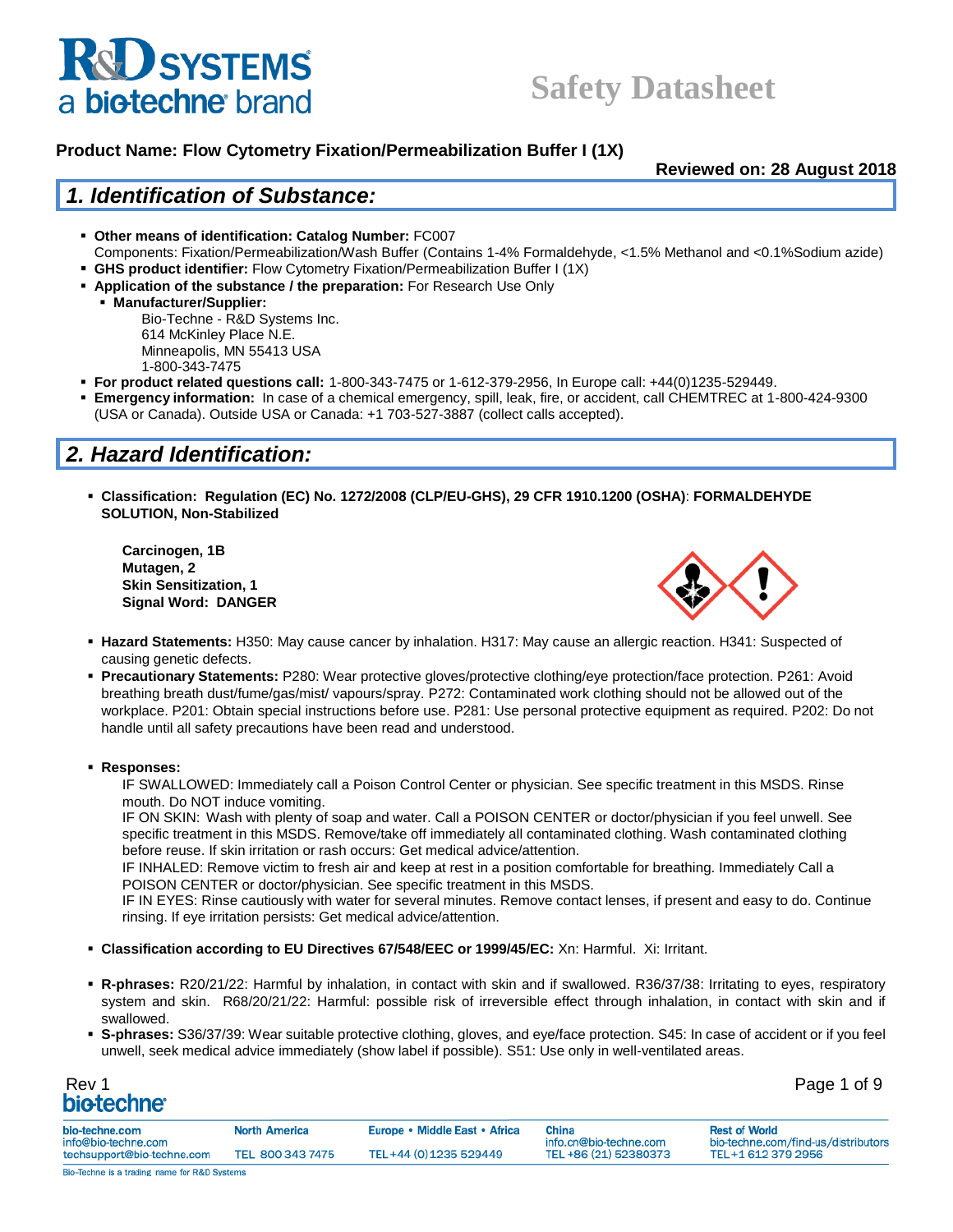

**Reviewed on: 28 August 2018**

▪ **Special Hazards:** none.

## *3. Information on Ingredients:*

▪ **Description:** Formaldehyde **Synonyms:** Formalin **Formula:** CH2O

| <b>Contains</b> | <b>CAS No.</b> | EC-No.    | Index-No. | Content |
|-----------------|----------------|-----------|-----------|---------|
| Formaldehyde    | $50-00-0$      | 200-001-8 | <b>NA</b> | ≤4%     |
| Methanol        | 67-56-1        | 200-659-6 | <b>NA</b> | ≤1.5%   |

## *4. First Aid Measures:*

- **After inhalation:** Move person into fresh air. If not breathing, give artificial respiration. Consult a physician. Show this MSDS.
- **After skin contact:** Wash off with soap and plenty of water. Take victim immediately to a hospital. Consult a physician. Show this MSDS.
- **After eye contact:** Rinse thoroughly with plenty of water for at least 15 minutes and consult a physician. Show this MSDS.
- **After swallowing:** Do NOT induce vomiting. Never give anything by mouth to an unconscious person. Rinse mouth with water. Call a physician. Show this MSDS.
- **Most important symptoms and effects, both acute and delayed:** Unknown
- **Indication of any immediate medical attention and special treatment needed:** no data available

### *5. Fire Fighting Measures:*

- **Suitable extinguishing agents:** Dry chemical, carbon dioxide, water spray or alcohol-resistant foam.
- **Special hazards arising from the substance or mixture:** Emits toxic fumes under fire conditions. Carbon oxides.
- **Protective equipment:** Wear self-contained breathing apparatus and protective clothing to prevent contact with skin and eyes.
- **Eurther information:** Use water spray to cool unopened containers.

### *6. Accidental Release Measures:*

- **Personal precautions, protective equipment and emergency procedures:** Wear respiratory protection. Avoid breathing vapors, mist or gas. Ensure adequate ventilation. Remove all sources of ignition. Evacuate all personnel to safe areas. Beware of vapors accumulating to form explosive concentrations. Vapors can accumulate in low areas.
- **Environmental precautions:** Prevent further leakage or spillage is safe to do so. Do not let product enter drains. Discharge into the environment must be avoided.
- **Methods and materials for containment and cleaning up:** Contain spillage, and then collect with an electrically protected vacuum cleaner or by wet-brushing and place in container for disposal according to local regulations.

## *7. Handling and Storage:*

- **Precautions for safe handling:** Avoid contact with skin and eyes. Avoid inhalation of vapor or mist. Keep away from sources of ignition – No Smoking. Take measures to prevent the buildup of electrostatic charge.
- **Conditions for safe storage, including incompatibilities:** Store locked up. Store in a cool place. Keep container tightly closed in a dry and well ventilated place.

| Rev 1                   | Page 2 of 9 |
|-------------------------|-------------|
| bio-techne <sup>®</sup> |             |

| Page 2 of 9 |  |  |  |
|-------------|--|--|--|
|-------------|--|--|--|

| bio-techne.com<br>info@bio-techne.com | <b>North America</b> | Europe • Middle East • Africa | <b>China</b><br>info.cn@bio-techne.com | <b>Rest of World</b><br>bio-techne.com/find-us/distributors |
|---------------------------------------|----------------------|-------------------------------|----------------------------------------|-------------------------------------------------------------|
| techsupport@bio-techne.com            | TEL 800 343 7475     | TEL+44 (0) 1235 529449        | TEL +86 (21) 52380373                  | TEL+1 612 379 2956                                          |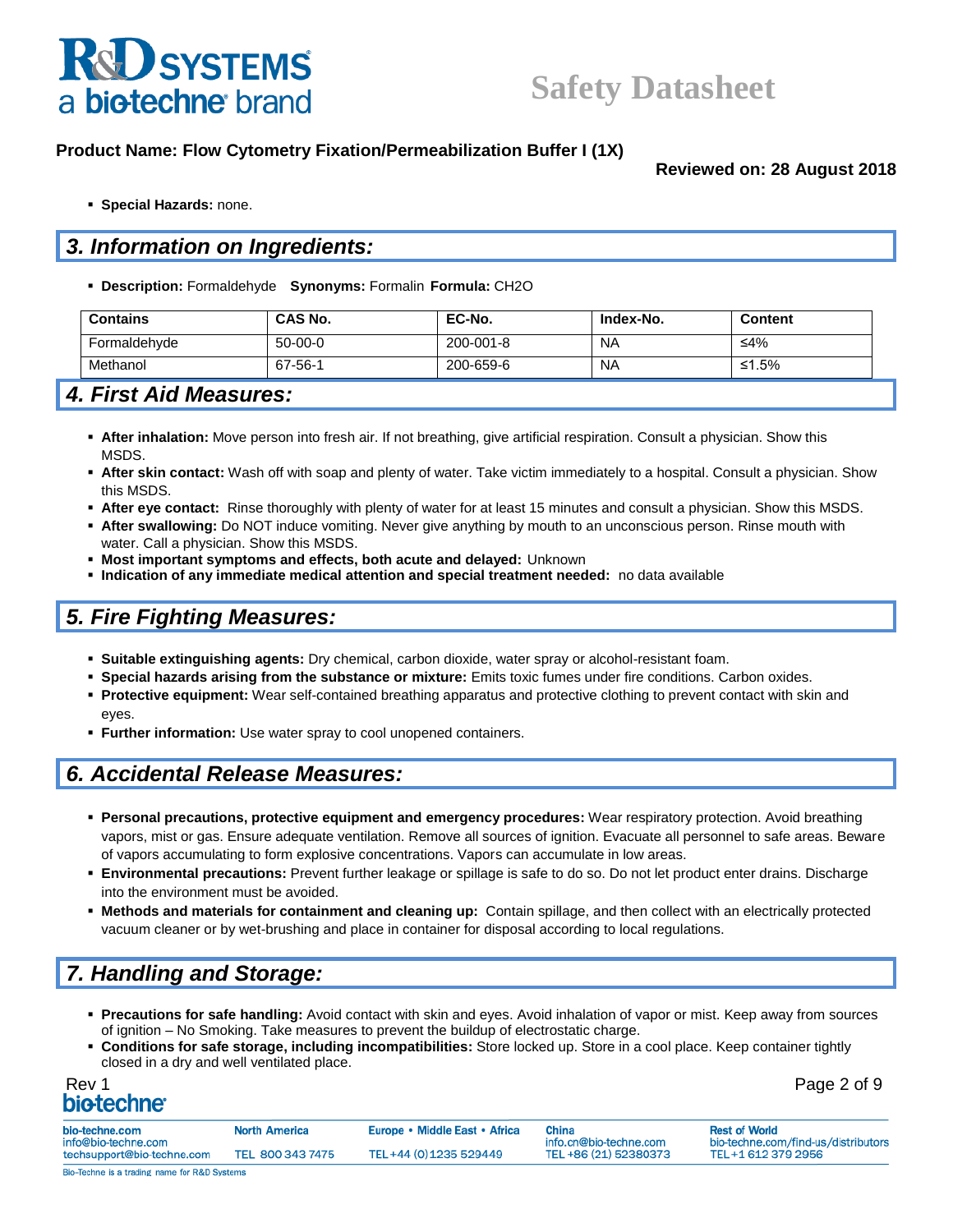

**Reviewed on: 28 August 2018**

## *8. Exposure Controls and Personal Protection:*

- **Control parameters:** 
	- **Component:** Formaldehyde: UK EH40 WEL Workplace Exposure Limits: STEL 2 ppm, 2.5 mg/m<sup>3</sup> . TWA 2 ppm, 2.5 mg/m<sup>3</sup>. NIOSH REL: STEL 0.1 ppm, 0.12 mg/m<sup>3</sup>. TWA 0.016 ppm, 0.02 mg/m<sup>3</sup>.
	- **Component:** Methanol: UK EH40 WEL Workplace Exposure Limits: STEL 250 ppm, 333 mg/m<sup>3</sup> . TWA 200 ppm, 266 mg/m<sup>3</sup>. NIOSH REL: STEL 250 ppm, 325 mg/m<sup>3</sup>. TWA 200 ppm, 260 mg/m<sup>3</sup>.
- **Appropriate engineering controls:** Wear protective gloves/protective clothing/eye protection/face protection. Avoid contact with skin, eyes and clothing. Wash hands before breaks and immediately after handling product.
- **Personal Protective Equipment:**
- **Eye and Face Protection:** Tightly fitting safety goggles. Face shield (8-inch minimum).
- **. Skin Protection:** Handle with gloves. Gloves must be inspected prior to use. Use proper glove removal technique (without touching glove's outer surface) to avoid skin contact with this product. Dispose of contaminated gloves after use in accordance with applicable laws and good laboratory practices. Wash and dry hands.
- **Body Protection:** Complete suit protection against chemicals, flame retardant antistatic protective clothing, the type of protective equipment must be selected according to the concentration and amount of the dangerous substance at the specific workplace.
- **Respiratory Protection:** Where risk assessment shows air-purifying respirators are appropriate use full-face respirator.

## *9. Physical and Chemical Properties:*

- 
- 
- **Odor threshold:** Not available **Vapor pressure:** Not available
- 
- **Melting point/freezing point:** Not available **Solubility in/Miscibility with Water:**
- **Boiling point/Boiling range: 189º C <b>■ Partition coefficient:** Not available
- 
- 
- **Flammablitiy (solid, gas):** Not available **Viscosity:** Not available

## *10. Stability and Reactivity:*

- **Example 2 Appearance:** Colorless Liquid. **Appearance: Colorless Liquid. The Color Color Color Explosive The Upper/lower flammability or explosive Proper/lower states and the Upper/lower flammability or explosive limits:** Not available
- Odor: Pungent  **Pungent Pungent Pungent Pungent Pungent Pungent Pungent Pungent Pungent Pungent Pungent Pungent Pungent Pungent Pungent Pungent Pungent Pungent Pungent Pungent Pungent Pungent Pungent Pungent Pungent Pu** 
	-
- **pH:** Not available **Relative density:** Not available
	- Soluble
	-
- **Flash point:** Not available **Auto igniting:** Not available
- **Evaporation rate:** Not available **Decomposition temperature:** Not
	- available<br>**Viscosity:** Not available •
- **Reactivity:** Strong oxidizers, alkalis and acids, phenols, urea, strong oxidizers.
- **Chemical Stability:** Contains the following stabilizer: (Methanol ≤1.5%).
- **Possibility of hazardous reactions:** no data available.
- **Conditions to avoid:** Heat, flames.
- **Incompatible materials:** Strong oxidizers, alkalis and acids, phenols, urea, strong oxidizers.
- **Hazardous decomposition products:** no data available.

| oiotechne <sup>.</sup>                       |                      |                               |                                        |                                                             |
|----------------------------------------------|----------------------|-------------------------------|----------------------------------------|-------------------------------------------------------------|
| io-techne.com<br>nfo@bio-techne.com          | <b>North America</b> | Europe • Middle East • Africa | <b>China</b><br>info.cn@bio-techne.com | <b>Rest of World</b><br>bio-techne.com/find-us/distributors |
| echsupport@bio-techne.com                    | TEL 800 343 7475     | TEL+44 (0) 1235 529449        | TEL +86 (21) 52380373                  | TEL+1 612 379 2956                                          |
| lio-Techne is a trading name for R&D Systems |                      |                               |                                        |                                                             |

Rev 1 Page 3 of 9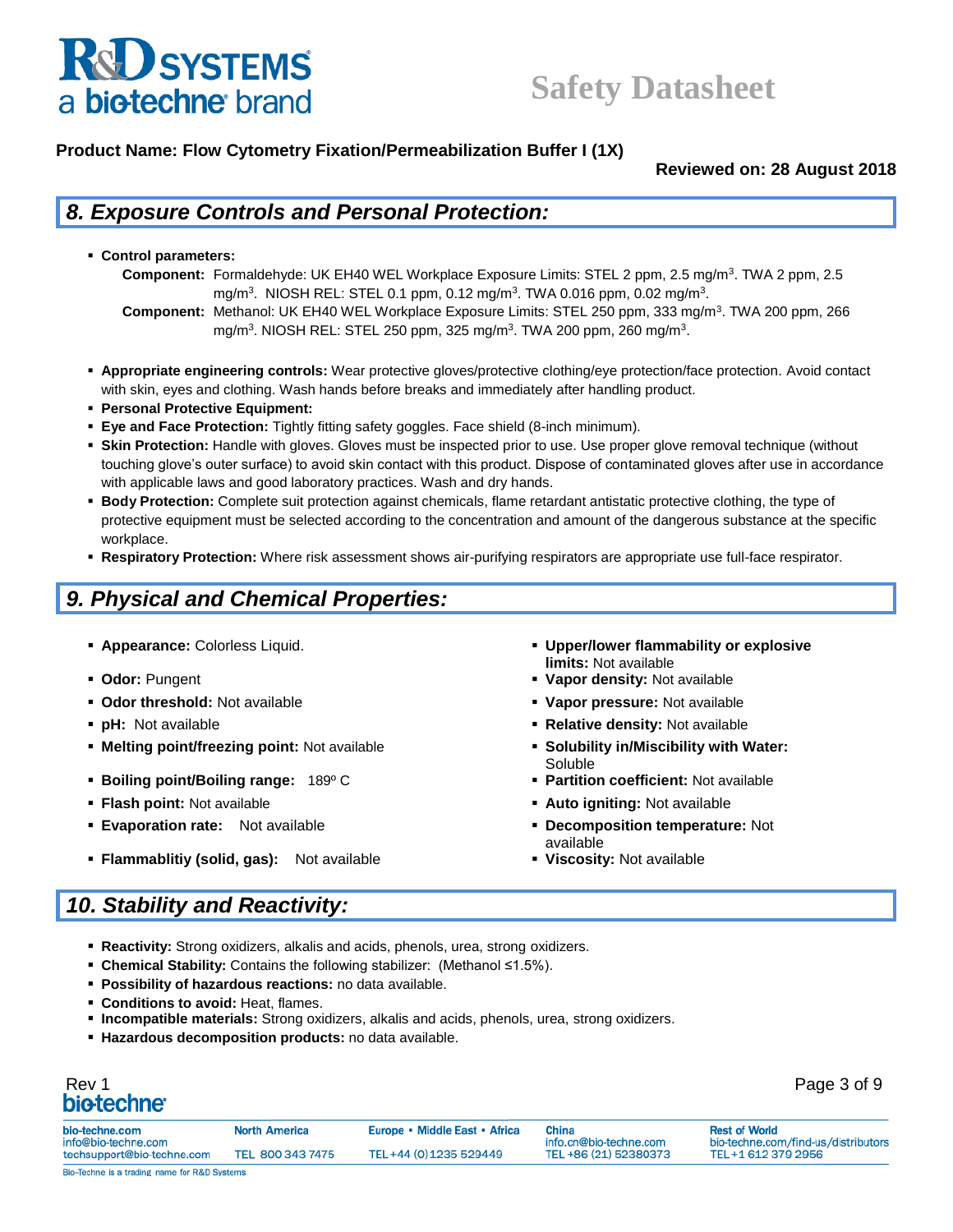

**Reviewed on: 28 August 2018**

## *11. Toxicological Information:*

▪ **Acute toxicity:** 

Formaldehyde: rat oral – LD50 = 800 mg/kg; mouse oral – LD50 = 42 mg/kg; rat inhalation – LCLo = 250 mg/kg; mouse inhalation – LCLo = 900 mg/kg. Methanol: rat oral – LD50 = 6200 mg/kg; mouse oral – LD50 = 400 mg/kg

- **Skin corrosion/irritation:**
- Formaldehyde: no data available Methanol: rabbit dermal 16 g/kg.
- **Serious eye damage/irritation:** no data available.
- **Respiratory or skin sensitization:** Formaldehyde is a skin irritant and a sensitizer. Contact will cause white discoloration, smarting, drying, cracking, and scaling.
- **Germ cell mutagenicity:** no data available.
- **Carcinogenicity:** Formaldehyde has the potential to cause cancer in humans (IARC). Repeated and prolonged exposure increases the risk. Methanol – no data available.
- **Reproductive toxicity:** no data available.
- **Specific target organ toxicity (STOT) -single exposure:** Formaldehyde no data available. Methanol acute intoxication causes CNS depression as observed by narcosis, in coordination, lethargy, drowsiness and prostration. A latent period follows the initial intoxication in which formic acid accumulates in the body causing metabolic acidosis.
- **Specific target organ toxicity (STOT) -repeated exposure:** Formaldehyde prolonged exposure may cause respiratory impairment. Methanol – no data available.
- **Aspiration hazard:** No data available
- **Information on likely routes of exposure:** Routes of entry anticipated; oral, dermal, inhalation.
- **Symptoms related to the physical, chemical and toxicological characteristics:**

**Inhalation:** Formaldehyde – irritating to respiratory tract and eyes. Methanol – causes conjunctivitis, headache, giddiness, insomnia, gastric disturbances, and bilateral blindness.

**Ingestion:** Formaldehyde – causes severe irritation and inflammation of the mouth, throat, and stomach. Methanol – Causes acute intoxication followed by a latent period of metabolic acidosis and severe abdominal, leg and back pain, followed by blindness.

**Skin contact:** Formaldehyde – severe skin irritant and skin sensitizer. Methanol – no data available.

**Eye contact: Formaldehyde** – causes injuries ranging from transient discomfort to severe, permanent corneal clouding and loss of vision. Methanol - Causes serious eye irritation which can lead to blindness.

▪ **Delayed and immediate effects and also chronic effects from short and long term exposure:** Formaldehyde – the perception of formaldehyde by odor and eye irritation becomes less sensitive with time as on adapts. This desensitization can lead to overexposure. Methanol – Acute intoxication is manifested by signs of narcosis. This is followed by formic acid accumulation in the body causing metabolic acidosis. Severe abdominal pain and severe abdominal, leg and back pain, followed by blindness.

## *12. Ecological Information:*

- **Ecotoxicity:** Formaldehyde No data available. Methanol low acute toxicity to aquatic organisms. LD50 > 100 mg/L Biodegradability: Formaldehyde - No data available. Methanol – reacts with nitrogen dioxide in polluted atmospheres to product methyl nitrite. It is a volatile organic substance.
- **Bioaccumulative potential:** Formaldehyde No data available. Methanol -
- **Mobility in soil:** Formaldehyde No data available. Methanol no data available. Other adverse effects: Formaldehyde - No data available. Methanol - As a volatile organic compound, it can contribute to the formation of photochemical smog in the presences of other volatile organic compounds.

## *13. Disposal Considerations:*

▪ **Disposal methods:** Dispose of waste in accordance to applicable national, regional, or local regulations. Contact a licensed

| Rev 1                   | Page 4 of 9 |
|-------------------------|-------------|
| bio-techne <sup>®</sup> |             |

| bio-techne.com<br>info@bio-techne.com | <b>North America</b> | Europe • Middle East • Africa | <b>China</b><br>info.cn@bio-techne.com | <b>Rest of World</b><br>bio-techne.com/find-us/distributors |
|---------------------------------------|----------------------|-------------------------------|----------------------------------------|-------------------------------------------------------------|
| techsupport@bio-techne.com            | TEL 800 343 7475     | TEL+44 (0) 1235 529449        | TEL +86 (21) 52380373                  | TEL+1 612 379 2956                                          |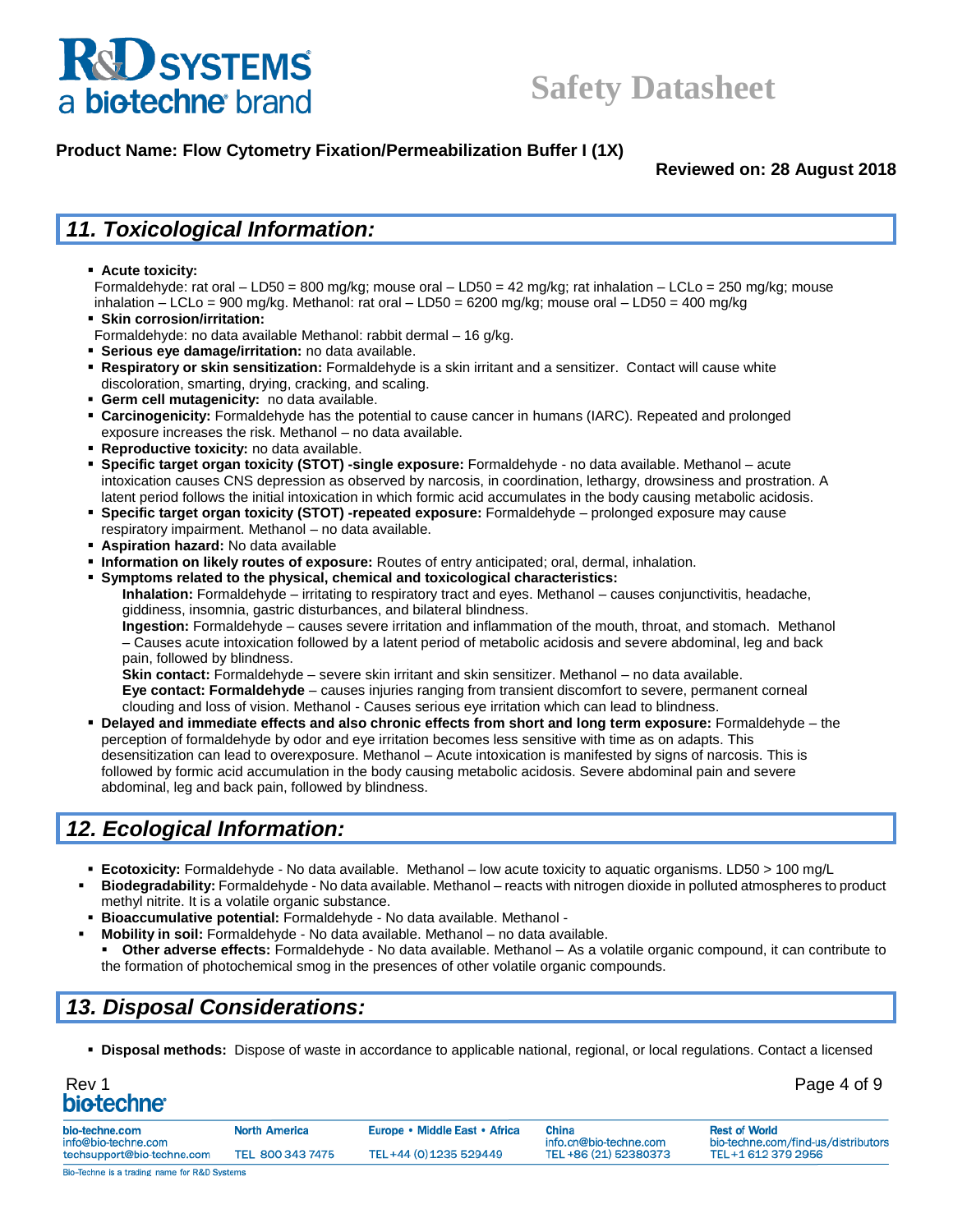

**Reviewed on: 28 August 2018**

professional waste disposal service to dispose of this material.

**Contaminated packaging:** Dispose in the same manner as unused product.

#### *14. Transportation Information:*

#### **ADR/RID ADN/ADNR IMDG IATA/DOT ADR/DOT/: UN Number:** UN 3334 **RID Proper Shipping Name:** Aviation regulated liquid, n.o.s. (Formaldehyde solution <25%) **Hazard class:** 9 **Packing group:** III **IATA: UN Number:** UN 3334 **Proper Shipping Name:** Aviation regulated liquid, n.o.s. (Formaldehyde solution <25%) **Hazard class:** 9 **Packing group:** III **IMDG: UN Number:** UN 3334 **Proper Shipping Name:** Aviation regulated liquid, n.o.s. (Formaldehyde solution <25%) **Hazard class:** 3 **Packing group:** III **Marine Pollutant:** No

## *15. Regulations:*

- **US Federal and State Regulations**
- **ERCLA/SARA 302: Formaldehyde is listed. Methanol is not listed.**
- **CERCLA/SARA 304:** Formaldehyde is listed. Methanol is not listed.
- **· SARA 313: Formaldehyde is listed. Methanol is listed.**
- **TSCA (Toxic Substances Control Act):** Formaldehyde is listed. Methanol is listed.
- **California Proposition 65: AIVARNING**: This product can expose you to chemicals including formaldehyde, which is known to the State of California to cause cancer, and methanol, which is known to the State of California to cause reproductive toxicity with developmental effects. For more information, go to [www.P65Warnings.ca.gov.](http://www.p65warnings.ca.gov/)

## *16. Other Information:*

▪ **Notice to reader:** To the best of our knowledge, the information contained herein is accurate. However, neither the abovenamed supplier, nor any of its subsidiaries, assumes any liability whatsoever for the accuracy or completeness of the information contained herein. Final determination of suitability of any material is the sole responsibility of the user. All materials may present unknown hazards and should be used with caution. Although certain hazards are described herein, we cannot guarantee that these are the only hazards that exist.

## *2. Hazard Identification:*

**Classification:** This substance does not meet the classification criteria to be listed as a hazardous material according to the **Regulation (EC) No. 1272/2008 (CLP/EU-GHS), 29 CFR 1910.1200 (OSHA)**: Contains Sodium Azide (less than 0.1%) – not a hazardous substance at this concentration.

| Rev 1            | Page 5 of 9 |
|------------------|-------------|
| <b>biotechne</b> |             |

| bio-techne.com<br>info@bio-techne.com        | <b>North America</b> | Europe • Middle East • Africa | China<br>info.cn@bio-techne.com | <b>Rest of World</b><br>bio-techne.com/find-us/distributors |
|----------------------------------------------|----------------------|-------------------------------|---------------------------------|-------------------------------------------------------------|
| techsupport@bio-techne.com                   | TEL 800 343 7475     | TEL+44 (0) 1235 529449        | TEL +86 (21) 52380373           | TEL+1 612 379 2956                                          |
| Bio-Techne is a trading name for R&D Systems |                      |                               |                                 |                                                             |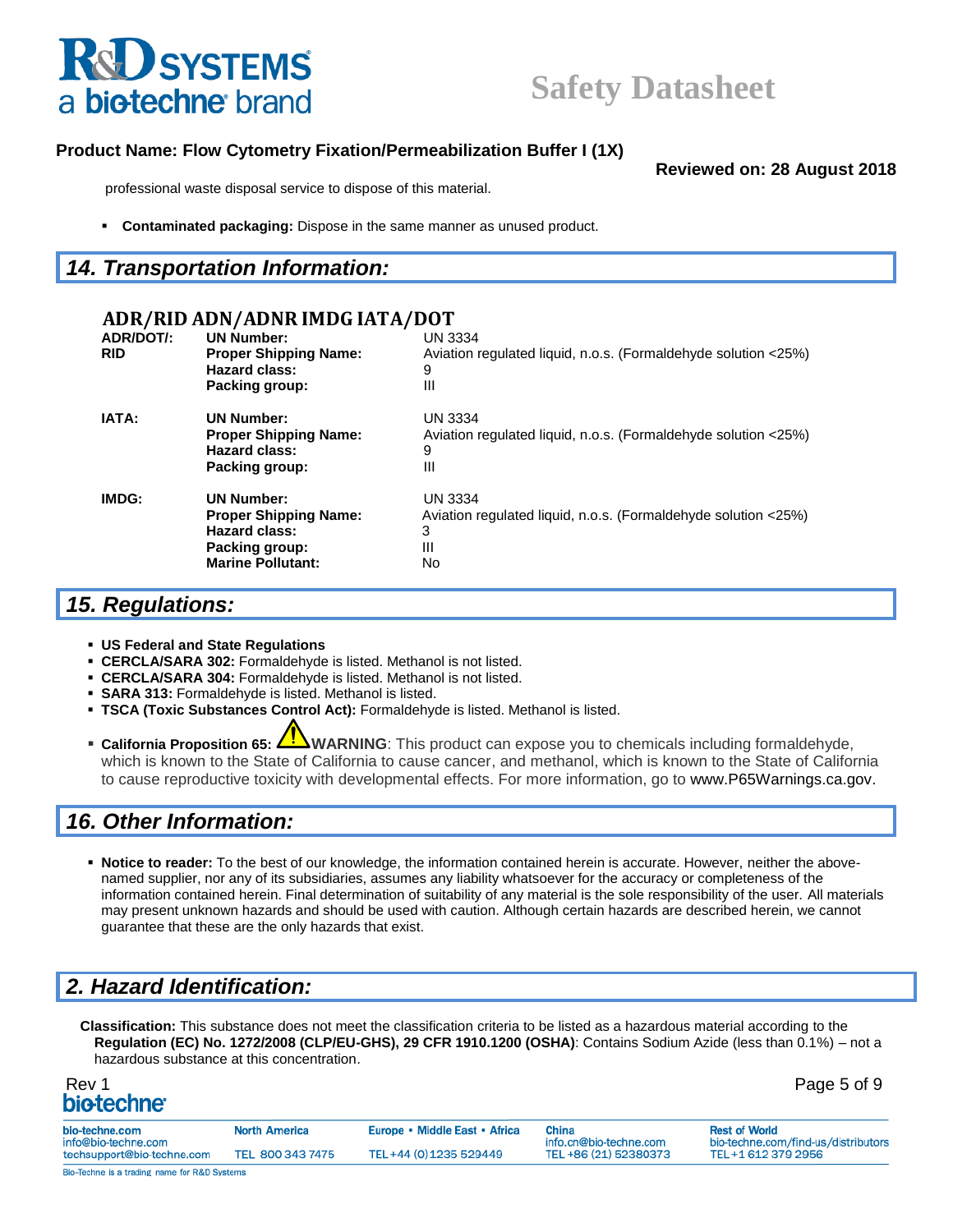# **R&D SYSTEMS** a biotechne brand

## **Safety Datasheet**

**Reviewed on: 28 August 2018**

#### **Product Name: Flow Cytometry Fixation/Permeabilization Buffer I (1X)**

#### ▪ **Pictogram:** Not applicable.

- **Signal Word:** Not applicable.
- **Hazard statements:** Not applicable.
- **Precautionary statements:** Not applicable.
- **Response:** Not applicable.
- **Hazard Symbol / R-Phrase / S-Phrase:** Not applicable.
- **Exabel Elements: Not applicable.**
- **Special Hazards:** Not applicable.

### *3. Information on Ingredients:*

▪ **Contains: Sodium Azide**

| Contains     | <b>CAS No.</b> | EC-No.                    | Index-No.                   | Content       |
|--------------|----------------|---------------------------|-----------------------------|---------------|
| Sodium Azide | 26628-22-8     | 011-004-00-7<br>247-852-1 | <0.1% Not hazardous at this |               |
|              |                |                           |                             | concentration |

## *4. First Aid Measures:*

- **EXTER: After inhalation:** Supply fresh air; consult doctor in case of complaints.
- **After skin contact:** Immediately wash with water and soap and rinse thoroughly. Generally the product does not irritate the skin.
- **After eye contact:** Rinse opened eye for several minutes under running water. Consult a doctor.
- **After swallowing:** Rinse mouth with water. Seek medical attention and appropriate follow-up.

## *5. Fire Fighting Measures:*

- **Suitable extinguishing agents:** Use water spray or extinguishing measure that is appropriate to local circumstances and the surrounding environment.
- Hazards from the substance or mixture: Sodium oxides.
- **Special precautions for fire-fighters:** Self-contained breathing apparatus and full protective clothing must we worn in case of fire.
- **Other information:** This product does not burn.

## *6. Accidental Release Measures:*

- **Person-related safety precautions:** Use standard laboratory practices and appropriate personal protective equipment to prevent contamination of skin, eyes and personal clothing. Avoid breathing vapors, mist or gas. Ensure adequate ventilation.
- **Measures for environmental protection:** Keep away from drains.
- **Measures for containment and cleaning:** Soak up with inert absorbent material and dispose of as per section 13. Keep in suitable, closed containers for disposal.
- **Additional information:** Not available.

## *7. Handling and Storage:*

- **Precautions for safe handling:** Avoid inhalation of vapor or mist. Avoid contact with eyes and skin. No special precautions are necessary if used properly.
- **Conditions for safe storage:** Store in a cool, dry place. Keep container tightly closed in a dry and well-ventilated place. Containers which are opened must be carefully resealed and kept upright to prevent leakage. Do not store in incompatible containers.

| Rev 1                   | Page 6 of 9 |
|-------------------------|-------------|
| bio-techne <sup>®</sup> |             |

| bio-techne.com<br>info@bio-techne.com | <b>North America</b> | Europe • Middle East • Africa | China<br>info.cn@bio-techne.com | <b>Rest of World</b><br>bio-techne.com/find-us/distributors |
|---------------------------------------|----------------------|-------------------------------|---------------------------------|-------------------------------------------------------------|
| techsupport@bio-techne.com            | TEL 800 343 7475     | TEL+44 (0) 1235 529449        | TEL +86 (21) 52380373           | TEL+1 612 379 2956                                          |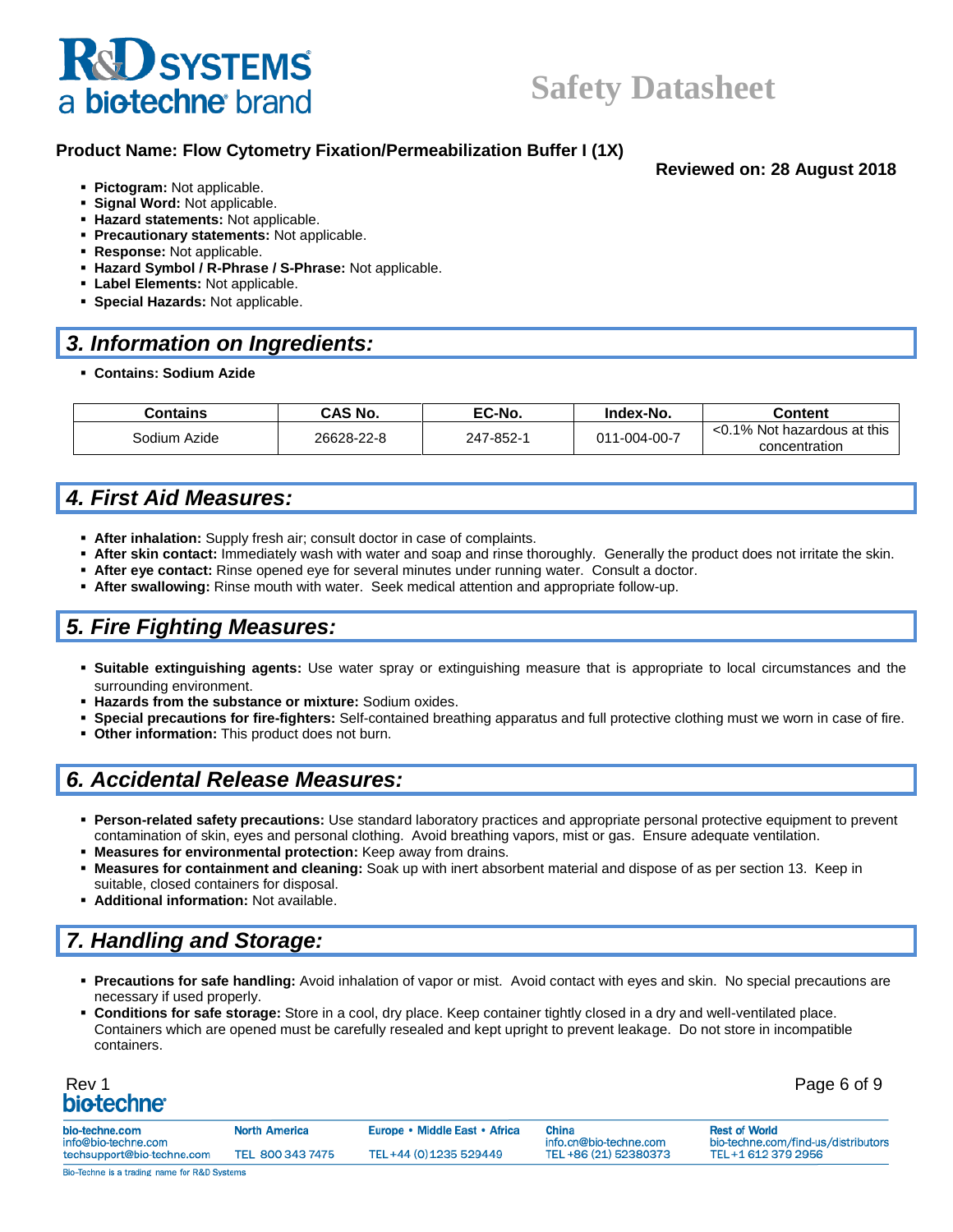

**Reviewed on: 28 August 2018**

## *8. Exposure Controls and Personal Protection:*

- **Control parameters:** Not available.
- **Appropriate engineering controls:** Use with adequate ventilation including local extraction. Ensure that eyewash stations and safety showers are close to the workstation location. Follow standard laboratory practices.
- Individual protection measures: Wash hands thoroughly after handling chemical products and before eating, smoking or using the restroom. Appropriate techniques should be used to remove potentially contaminated clothing. Wash contaminated clothing before reusing.

**Eye/face protection:** Wear approved safety goggles.

**Skin/hand protection:** Handle with protective gloves, plastic or rubber. Use proper glove removal technique (without touching glove's outer surface) to avoid skin contact with this product. Dispose of contaminated gloves after use in accordance with applicable laws and good laboratory practices. Wash and dry hands.

**Body protection:** Wear suitable protective clothing as protection against splashing or contamination.

**Other skin protection:** Appropriate footwear and any additional skin protection measures should be selected based on the task being performed and the risks involved.

**Respiratory protection:** In case of inadequate ventilation, use a suitable respirator. If the respirator is the sole means of protection, use a full-face supplied air respirator. Use respirators and components tested and approved under appropriate government standards such as NIOSH (US) or CEN (EU).

## *9. Physical and Chemical Properties:*

| • Appearance: Lyophilized white powder or clear liquid. | . Upper/lower flammability or explosive limits: Not available. |
|---------------------------------------------------------|----------------------------------------------------------------|
| • Odor: Little to none.                                 | • Vapor pressure/density: Not available.                       |
| • Odor threshold: Not available.                        | • Relative Density: Not available.                             |
| • pH: Not available.                                    | • Solubility in/Miscibility with Water: Not available.         |
| . Melting point/freezing point: Not available.          | • Partition coefficient: n-octanol/water: Not available.       |
| <b>Boiling point/Boiling range: Not available.</b>      | • Auto igniting: Product is not self-igniting.                 |
| · Flash point: Not available.                           | • Decomposition temperature: Not available.                    |
| <b>Evaporation rate: Not available.</b>                 | • Viscosity: Not available.                                    |
| • Flammability: Not available.                          |                                                                |

## *10. Stability and Reactivity:*

- **Reactivity:** This product contains low concentrations of Sodium Azide <0.1% (w/w). Sodium Azide can form explosive compounds with heavy metals which, with repeated contact with lead and copper commonly found in plumbing drains may result in the buildup of shock sensitive compounds.
- **Chemical Stability:** Stable under normal ambient and storage and handling temperatures.
- **Thermal decomposition/conditions to be avoided:** No decomposition if used according to specifications.
- **Incompatible materials to be avoided:** Metals and metallic compounds.
- **Hazardous decomposition products:** No dangerous decomposition products known.

## *11. Toxicological Information:*

- **E** Acute toxicity: Not available.
- **Skin corrosion/irritation: Not available.**
- **Serious eye damage/irritation:** Not available.

## Rev 1 Page 7 of 9

| bio-techne.com<br>info@bio-techne.com        | <b>North America</b> | Europe • Middle East • Africa | China<br>info.cn@bio-techne.com | <b>Rest of World</b><br>bio-techne.com/find-us/distributors |
|----------------------------------------------|----------------------|-------------------------------|---------------------------------|-------------------------------------------------------------|
| techsupport@bio-techne.com                   | TEL 800 343 7475     | TEL+44 (0) 1235 529449        | TEL +86 (21) 52380373           | TEL+1 612 379 2956                                          |
| Bio-Techne is a trading name for R&D Systems |                      |                               |                                 |                                                             |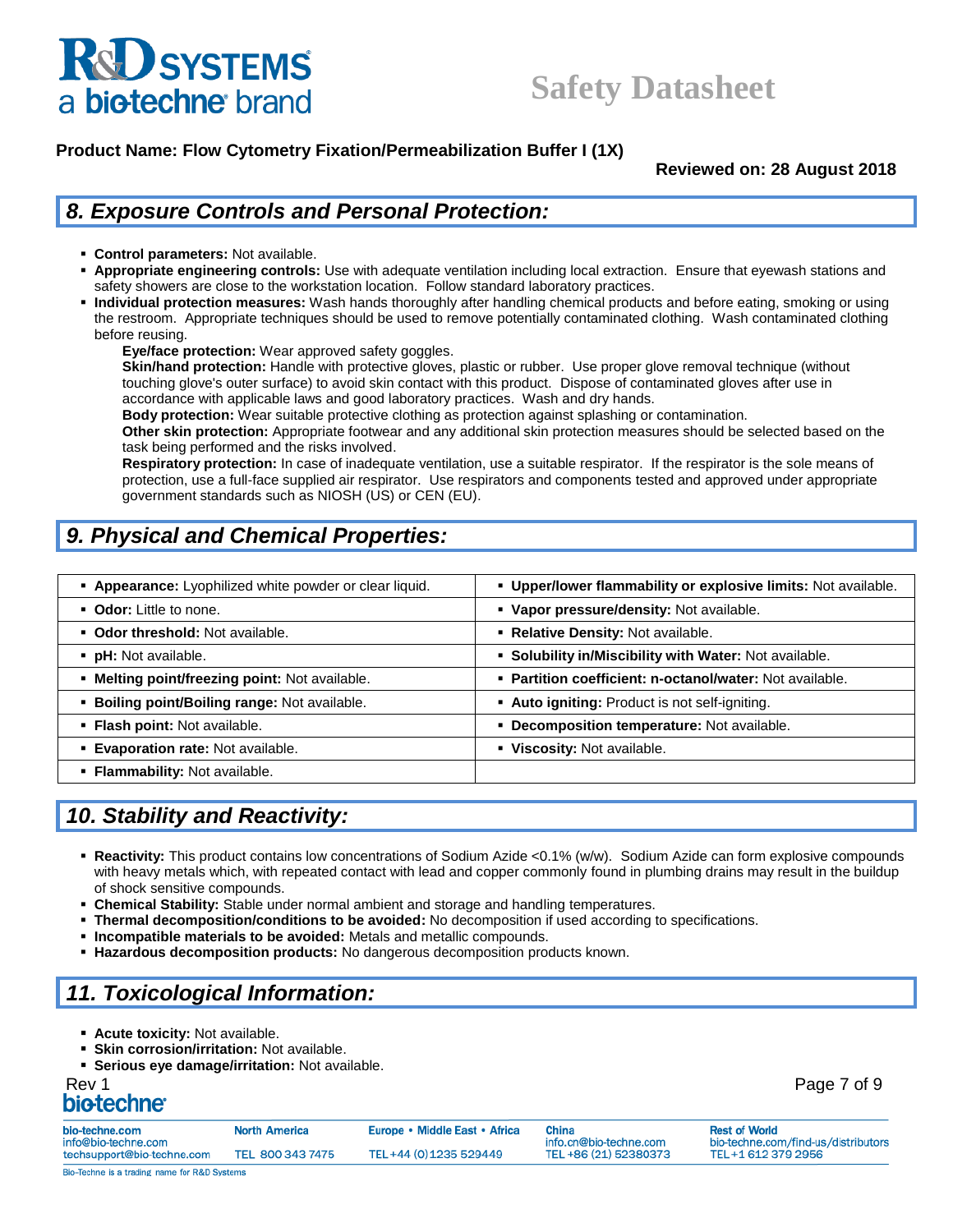# **R&D SYSTEMS** a biotechne brand

## **Safety Datasheet**

#### **Product Name: Flow Cytometry Fixation/Permeabilization Buffer I (1X)**

**Reviewed on: 28 August 2018**

- **Respiratory or skin sensitization:** Not available.
- **Germ cell mutagenicity:** Not available.
- **Carcinogenicity:** IARC**:** Not available.
- **Reproductive toxicity:** Not available.
- **Specific target organ toxicity (STOT):** Not available.
- **Specific target organ toxicity (STOT) -repeated exposure:** Not available.
- **Aspiration hazard:** Not available.
- **Information on likely routes of exposure:** Routes of entry anticipated; oral, dermal, inhalation.
- **Symptoms related to the physical, chemical and toxicological characteristics:**
	- **Inhalation:** Not available. **Ingestion:** Not available. **Skin contact:** Not available.
	- **Eye contact:** Not available.
- **Delayed and immediate effects and also chronic effects from short and long term exposure: Short term exposure: Potential immediate effects:** Not available. **Potential delayed effects:** Not available. **Long term exposure: Potential immediate effects:** Not available. **Potential delayed effects:** Not available.
- **Numerical measures of toxicity:** Not available.
- **Other Information:** Not available.

## *12. Ecological Information:*

- **Ecotoxicity:** Not available.
- **Biodegradability:** Not available.
- **Bioaccumulative potential: Not available.**
- **Mobility in soil:** Not available.
- **Other adverse effects:** Not available.

## *13. Disposal Considerations:*

- **Disposal methods:** Dispose of waste in accordance to applicable national, regional, or local regulations.
- **Contaminated packaging:** Dispose in the same manner as unused product.
- **Special precautions:** Dispose of small amounts of spilled material as described in section 6. Large spills must be dealt with separately by qualified disposal personnel. Avoid dispersal of spilt material to soil, waterways, drains and sewers.

## *14. Transportation Information:*

- **ADR/RID ADN/ADNR IMDG IATA/DOT:** Not applicable.
- **UN Number:** Not applicable.
- **DOT regulations:** Not applicable.
- **Hazard class:** Not applicable.
- Land transport ADR/RID (cross-border): Not applicable.
- **Maritime transport IMDG: Not applicable.**
- **Marine pollutant: Not applicable.**
- Air transport ICAO-TI and IATA-DGR: Not applicable.
- **Transport/Additional information: Not applicable.**

| <b>15. Regulations:</b>                      |                      |                               |                                 |                                                             |
|----------------------------------------------|----------------------|-------------------------------|---------------------------------|-------------------------------------------------------------|
| Rev 1<br>bio-techne <sup>®</sup>             |                      |                               |                                 | Page 8 of 9                                                 |
| bio-techne.com<br>info@bio-techne.com        | <b>North America</b> | Europe • Middle East • Africa | China<br>info.cn@bio-techne.com | <b>Rest of World</b><br>bio-techne.com/find-us/distributors |
| techsupport@bio-techne.com                   | TEL 800 343 7475     | TEL+44 (0) 1235 529449        | TEL +86 (21) 52380373           | TEL+1 612 379 2956                                          |
| Bio-Techne is a trading name for R&D Systems |                      |                               |                                 |                                                             |